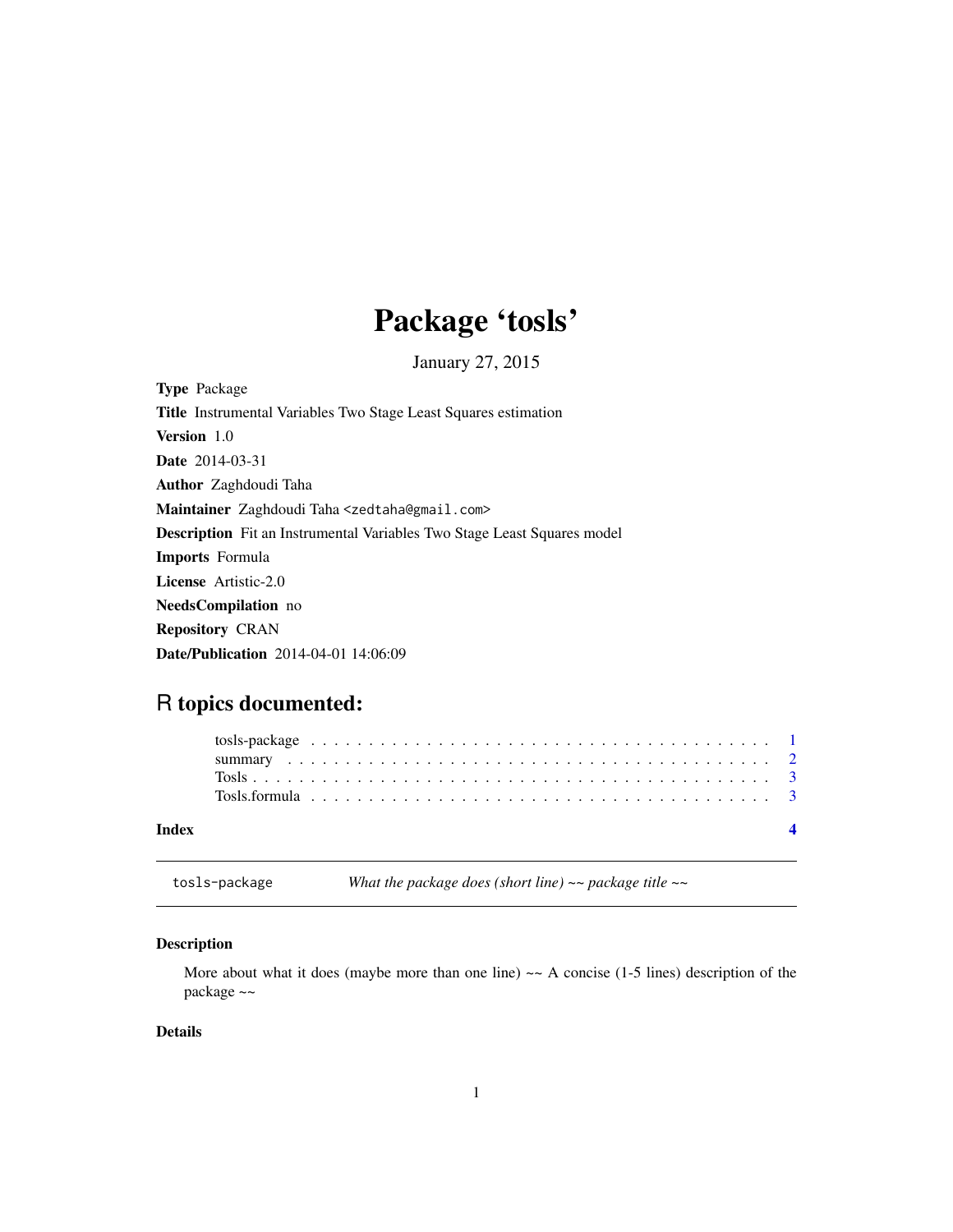#### <span id="page-1-0"></span>2 summary summary summary summary summary summary summary summary summary summary summary summary

| Package: | tosls        |
|----------|--------------|
| Type:    | Package      |
| Version: | 1.0          |
| Date:    | 2014-03-31   |
| License: | Artistic-2.0 |
|          |              |

Tosls(y~x|h,data=data) Instrumental Variables Two Stage Least Squares estimation computes instrumental variables 2SLS estimation where y is the vector of the dependant variable, y is the matrix of the independent variables, h is the matrix of instruments

#### Author(s)

Zaghdoudi Taha

Zaghdoudi Taha <zedtaha@gmail.com>

## Examples

```
#Create some data
pib<-as.matrix(c(12,3,4,0.4,0.7,5,0.7,0.3,0.6,89,7,8,45,7,4,5,0.5,5),nrows=18,ncols=1)
tir<-as.matrix(c(12,0.3,4,0.4,7,12,3.0,6.0,45,7.0,0.8,44,65,23,4,6,76,9),nrows=18,ncols=1)
inf<-as.matrix(c(1.2,3.6,44,1.4,0.78,54,0.34,0.66,12,0.7,8.0,12,65,43,5,76,65,8),nrows=18,ncols=1)
npl<-as.matrix(c(0.2,3.8,14,2.4,1.7,43,0.2,0.5,23,7.8,88,36,65,3,44,65,7,34),nrows=18,ncols=1)
# create a data frame
mdata<-data.frame(p=pib,t=tir,int=inf,np=npl)
# fit the ivfixed function
ivs<-Tosls(t~p+int|p+np,mdata)
summary(ivs)
```
summary *Summary*

#### Description

Summary

#### Usage

summary(object, ...)

#### Arguments

| object   | is the object of the function |
|----------|-------------------------------|
| $\cdots$ | not used                      |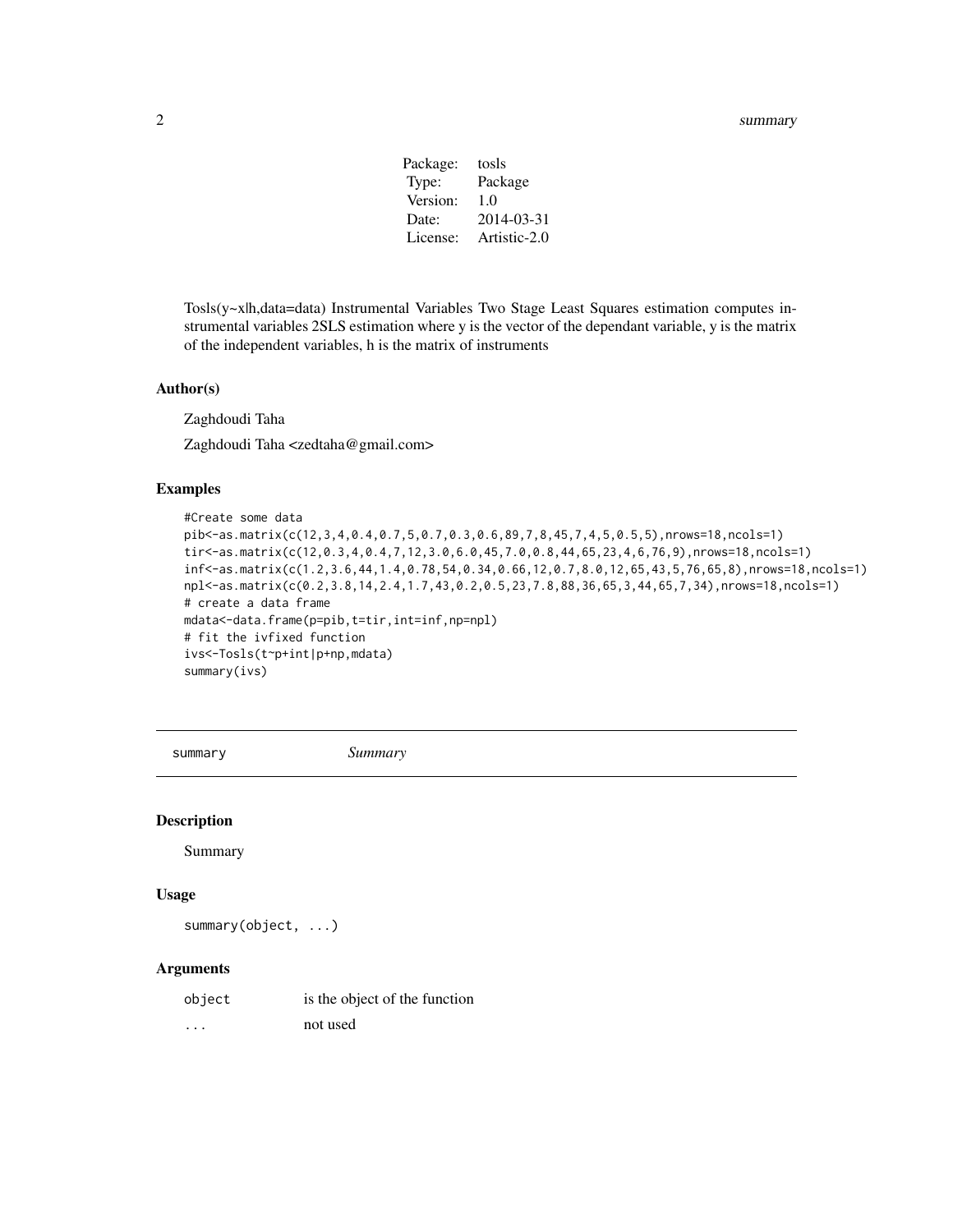<span id="page-2-0"></span>

## Description

method

## Usage

Tosls $(x, \ldots)$ 

## Arguments

|          | a numeric design matrix for the model. |
|----------|----------------------------------------|
| $\cdots$ | not used                               |

## Author(s)

Zaghdoudi Taha

Tosls.formula *formula*

## Description

formula

## Usage

## S3 method for class 'formula' Tosls(formula, data = list(), ...)

## Arguments

| formula | PIB~INF+TIRICap+m2r |
|---------|---------------------|
| data    | the dataframe       |
| .       | not used            |